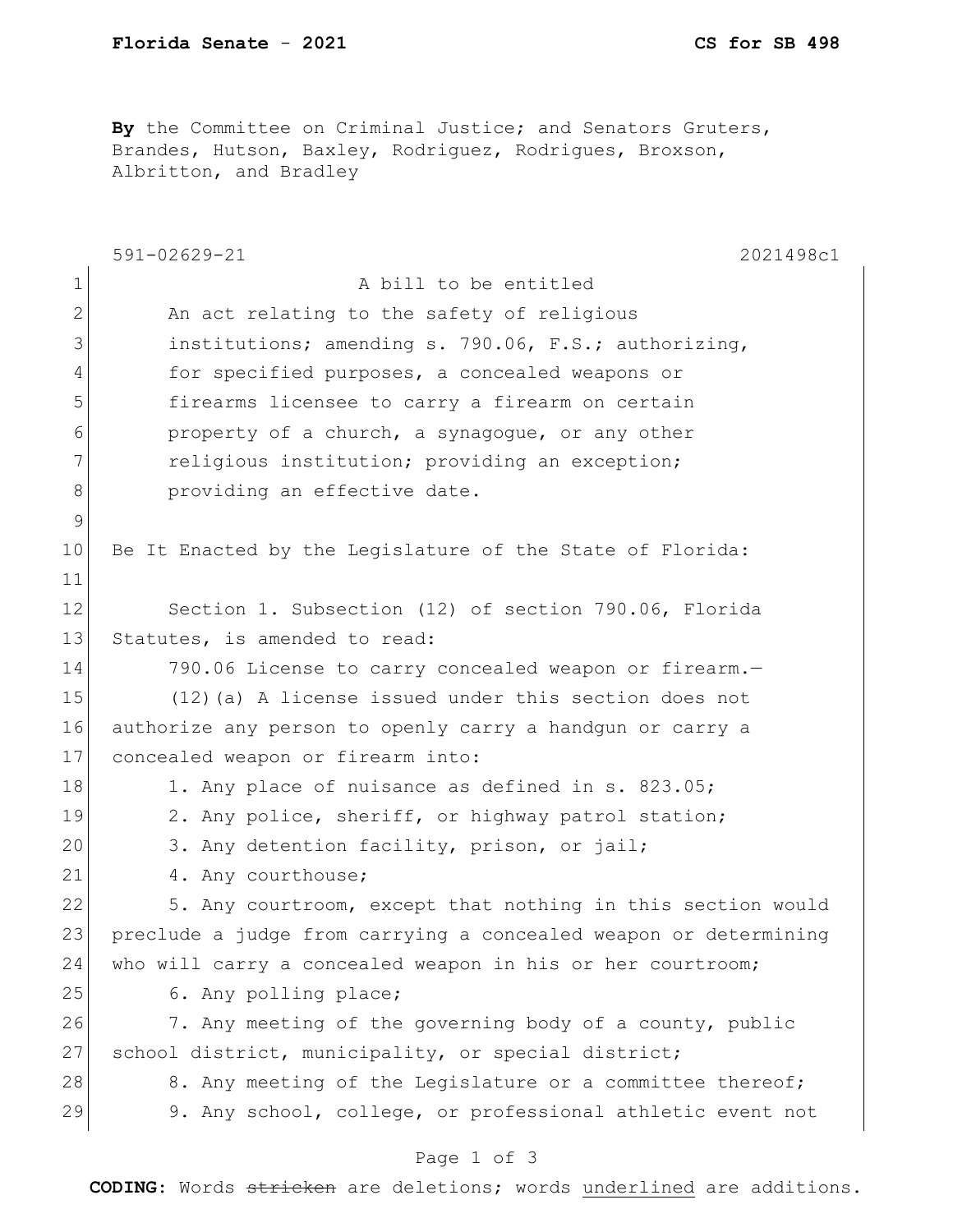591-02629-21 2021498c1 30 related to firearms; 31 10. Any elementary or secondary school facility or 32 administration building; 33 11. Any career center; 34 12. Any portion of an establishment licensed to dispense 35 alcoholic beverages for consumption on the premises, which 36 portion of the establishment is primarily devoted to such 37 purpose; 38 13. Any college or university facility unless the licensee 39 is a registered student, employee, or faculty member of such 40 college or university and the weapon is a stun gun or nonlethal 41 electric weapon or device designed solely for defensive purposes 42 and the weapon does not fire a dart or projectile; 43 14. The inside of the passenger terminal and sterile area 44 of any airport, provided that no person shall be prohibited from 45 carrying any legal firearm into the terminal, which firearm is 46 encased for shipment for purposes of checking such firearm as 47 baggage to be lawfully transported on any aircraft; or 48 15. Any place where the carrying of firearms is prohibited 49 by federal law. 50 (b) A person licensed under this section may shall not be 51 prohibited from carrying or storing a firearm in a vehicle for 52 lawful purposes. 53 (c) Notwithstanding any other law, for the purposes of 54 safety, security, personal protection, or any other lawful 55 purpose, a person licensed under this section to carry a 56 concealed weapon or firearm may carry a firearm on property 57 owned, rented, leased, borrowed, or lawfully used by a church, a 58 synagogue, or any other religious institution unless the church,

## Page 2 of 3

**CODING**: Words stricken are deletions; words underlined are additions.